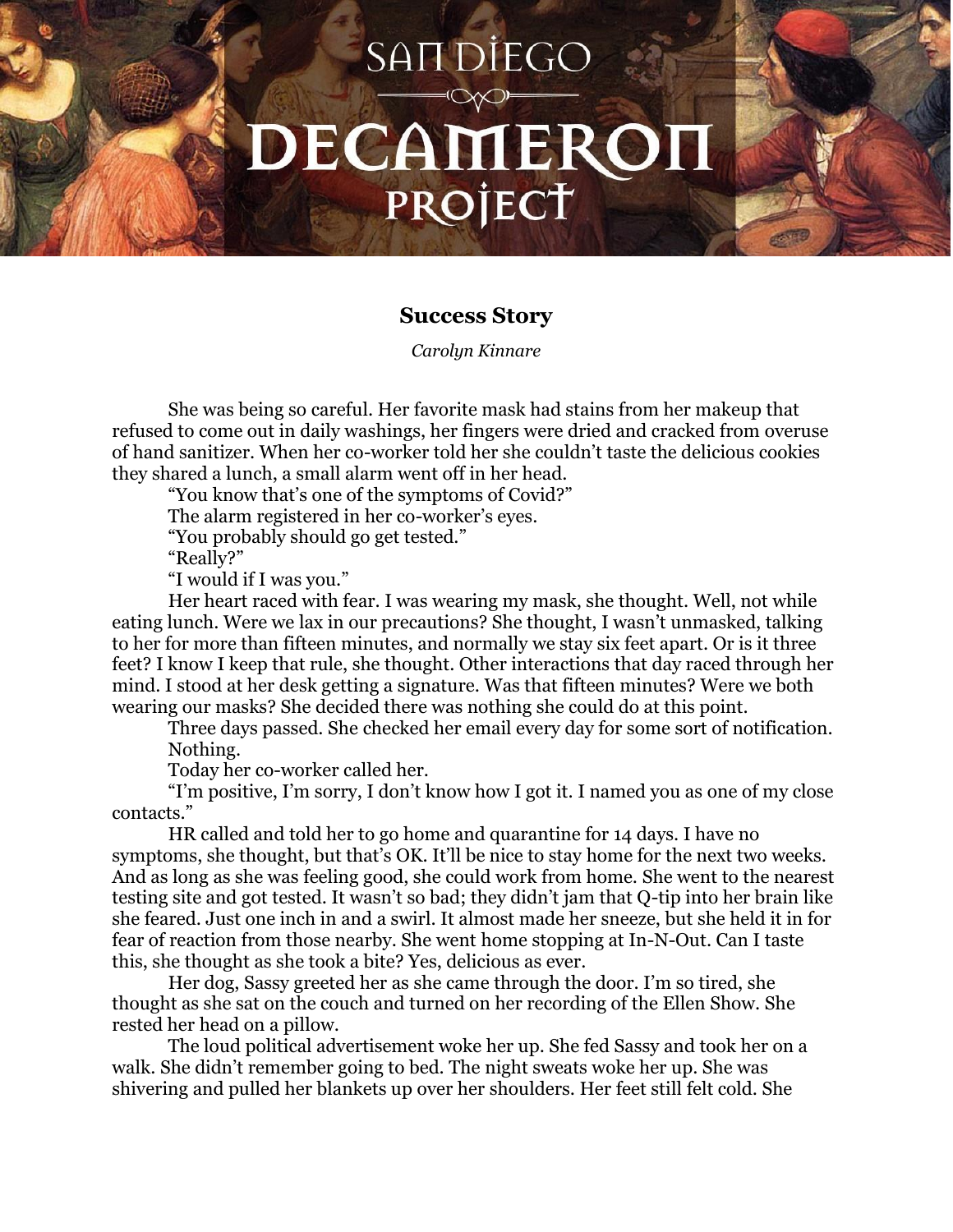reached for her extra blanket and pulled it over herself. She looked at the clock. 3 AM. Luckily she remembered she was quarantining. She shut her eyes. The shaking prevented her from falling back to sleep almost as much as the worry. Forget it, she thought as she got up. Maybe a shower would help. She took her temperature first just in case. Was she reading that right? 102? She popped three Tylenols as she turned on the shower. The heat made her woozy. Maybe turn it cooler. Yes, that helped. She was so tired. Never mind covering herself in lotion. Too much work. She pulled on a pair of sweats and went to the kitchen. Sassy wanted breakfast. She fed her and thought it was OK to skip breakfast. She pulled out her laptop to check her work email. Her cell phone rang before she had a chance to open the first email.

It was her supervisor, and he asked how she was feeling, and if she had anyone to help her in case she needed it. She thought she could call her ex-husband. They were still friends. She knew he would help her. She was the mother of his children after all. She hung up with him and dialed her ex.

"Hey, Jack, I think I might have Covid. If I need your help would you take me to the hospital? I don't need it now, but just in case, I need to know you are there for me."

"I'm OK right now, but just in case."

She hung up. Good old reliable Jack. She knew she could count on him.

She heard the door jiggling. It swung open and there he was. What was he doing

there?

"How long have you been out?"

"What? What do you mean?"

She didn't even know she was on the floor. Sassy had been barking. Her neighbor, Frank called Jack and he rushed over. She noticed he had a mask on and gloves. Frank peered over Jack's shoulder. He was also masked.

"Can you take the dog?" Frank happily complied. He always loved Sassy.

Jack carried her to his car and put her in the back seat. It felt good to lay down on the cool leather seat.

She opened her eyes. A woman in scrubs and a mask and shield was standing over her. She couldn't move, couldn't speak, although she tried desperately. She thrashed and realized her hands were tied down. She was intubated. The woman talked to her with soothing, soft words. She gave in and slept.

She woke up coughing. The doctors were removing the intubation tubes. She had slowly been weaned off them. It had been touch and go. She looked around the room and did not recognize any of the masked and PPE covered people in the room. She remembered her family couldn't be there.

She tried to speak and nothing came out.

"It will take some time for you to speak. Would you like a whiteboard?"

That was encouraging. If they thought she could write then she must still have her brain cells! She nodded and the nurse handed her a small board and marker. She wrote, "How long?"

"It's been just under four weeks."

She started to cry.